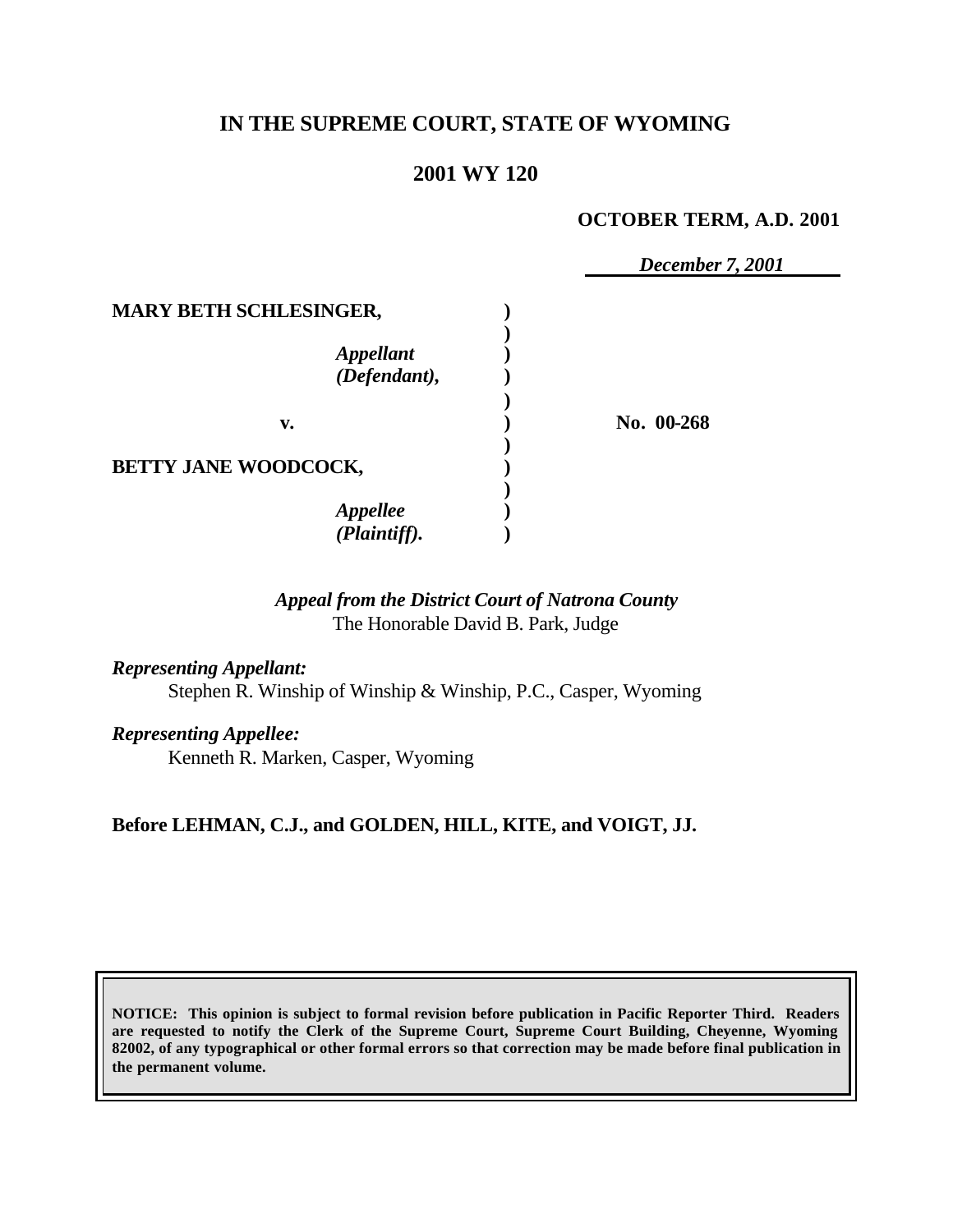KITE, Justice.

[¶1] Appellant Mary Beth Schlesinger and her company, Custom Syndicated Research, Incorporated (CSR), obtained numerous loans from private individuals; some were documented with promissory notes, and some were not. All the notes and the verbal negotiations described the same terms. Appellee Betty Jane Woodcock, one of the lenders with both documented and undocumented loans, sought to collect claiming the parties' course of dealing established the loan terms for the undocumented loans. After default, Ms. Schlesinger obtained Ms. Woodcock's signature on a modified loan agreement with much more favorable terms for the borrower. The trial court granted summary judgment on the documented loans and held the modified loan agreement void for lack of consideration. After a bench trial, the trial court entered judgment for Ms. Woodcock on the remaining loans finding the oral contract loans included the same terms as the written promissory notes. Ms. Schlesinger appealed the judgment as it pertained to the undocumented loans. We affirm.

#### **ISSUES**

[¶2] Ms. Schlesinger presents these issues:

1. After undocumented loans were made, whether a written agreement that established the interest rates and due dates of said loans and provided the lender with a reinvestment option was supported by any consideration.

2. After determining that a written agreement was void, did the District Court err in relying upon that agreement to support its judgment that specified the terms for the underlying oral agreements[?]

3. When the only witness to support the Plaintiff's theory regarding the parties' "course of conduct" was not credible, did the Court err in granting judgment in favor of Plaintiff[?]

4. Whether the District Court erred when it awarded Plaintiff her attorney's fees incurred in relation to her unsuccessful attempt to establish her allegations of fraud and conspiracy.

Ms. Woodcock rephrases the issues in the following manner:

1. Did the trial court correctly hold Appellant Mary Beth Schlesinger liable to . . . Appellee Betty Jane Woodcock for the principal,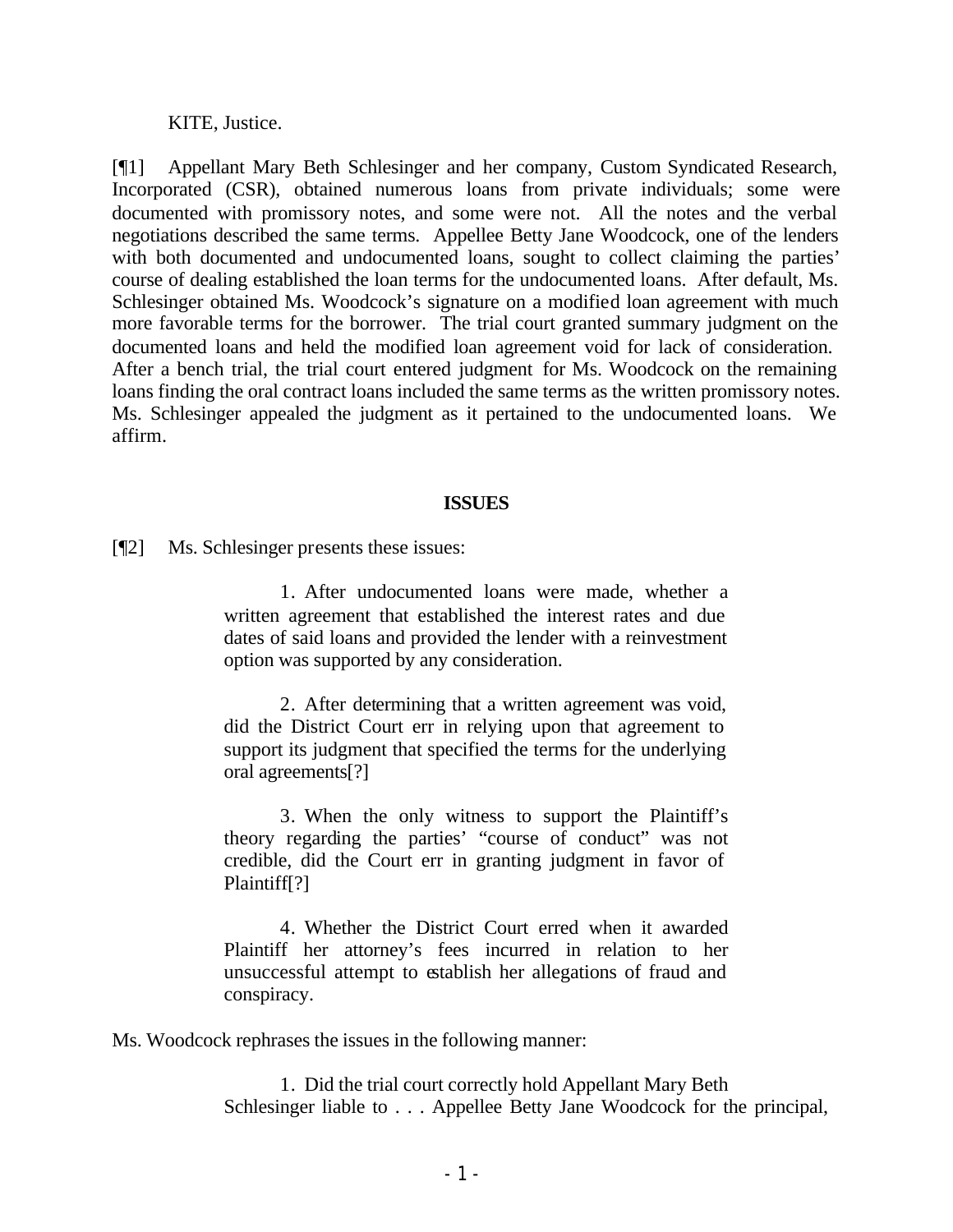interest, late penalty fees and collection costs, including attorney's fees, for five unpaid loans which Appellee made to Appellant and her company?

> A. Did the trial court commit reversible error in determining that an antecedent document entitled "Loan Agreement" was unenforceable for lack of consideration, and thus, did not relieve the Appellant-Defendant of her liability for the five unpaid loans?

> B. Did the trial court commit reversible error in finding the five unpaid loans to be enforceable by Appellee-Plaintiff against Appellant-Defendant, even in the absence of supporting promissory notes?

> C. Did the trial court abuse its discretion in awarding Appellee-Plaintiff her reasonable attorney's fees and costs of collection?

### **FACTS**

[¶3] In 1997, CSR began experiencing financial difficulties and needed funds to make its payroll. Ms. Schlesinger, the sole shareholder and president, approached her friend, Ted Dixon, a financial planner and investment advisor, seeking his assistance in obtaining the necessary funds. Mr. Dixon agreed to help and approached three of his clients, as well as his parents, with the possibility of them providing loans to CSR as investments.

[¶4] From the outset, Mr. Dixon made it clear to Ms. Schlesinger that, in order to justify advising his clients to take money out of their current investments, the terms of any loans would necessarily require a high rate of return and strong collateralization. He specifically informed Ms. Schlesinger, based on his experience with similar situations, the interest rate would have to be twenty-five percent and the loans short term. In those initial discussions, Mr. Dixon also informed Ms. Schlesinger that, on behalf of his clients, he would require her personal liability for repayment of the loans in addition to CSR. He explained this requirement was necessary to provide his clients maximum security. A total of fourteen loans were entered into between Mr. Dixon's clients, Ms. Schlesinger, and CSR between April 1997 and April 1998. All the loans from Mr. Dixon's clients to CSR and Ms. Schlesinger documented by promissory notes contained terms providing twenty-five percent interest, joint and several liability of Ms. Schlesinger and CSR, and attorney's fees. Some of the loans were documented in promissory notes, and others were not. One such loan made by Ms. Woodcock, a person in her seventies, on January 12, 1998, was documented by a receipt which included the notation "Loan to CSR Inc. Standard Terms." At no time did Ms. Schlesinger question or object to the terms as described by Mr. Dixon or as set out in the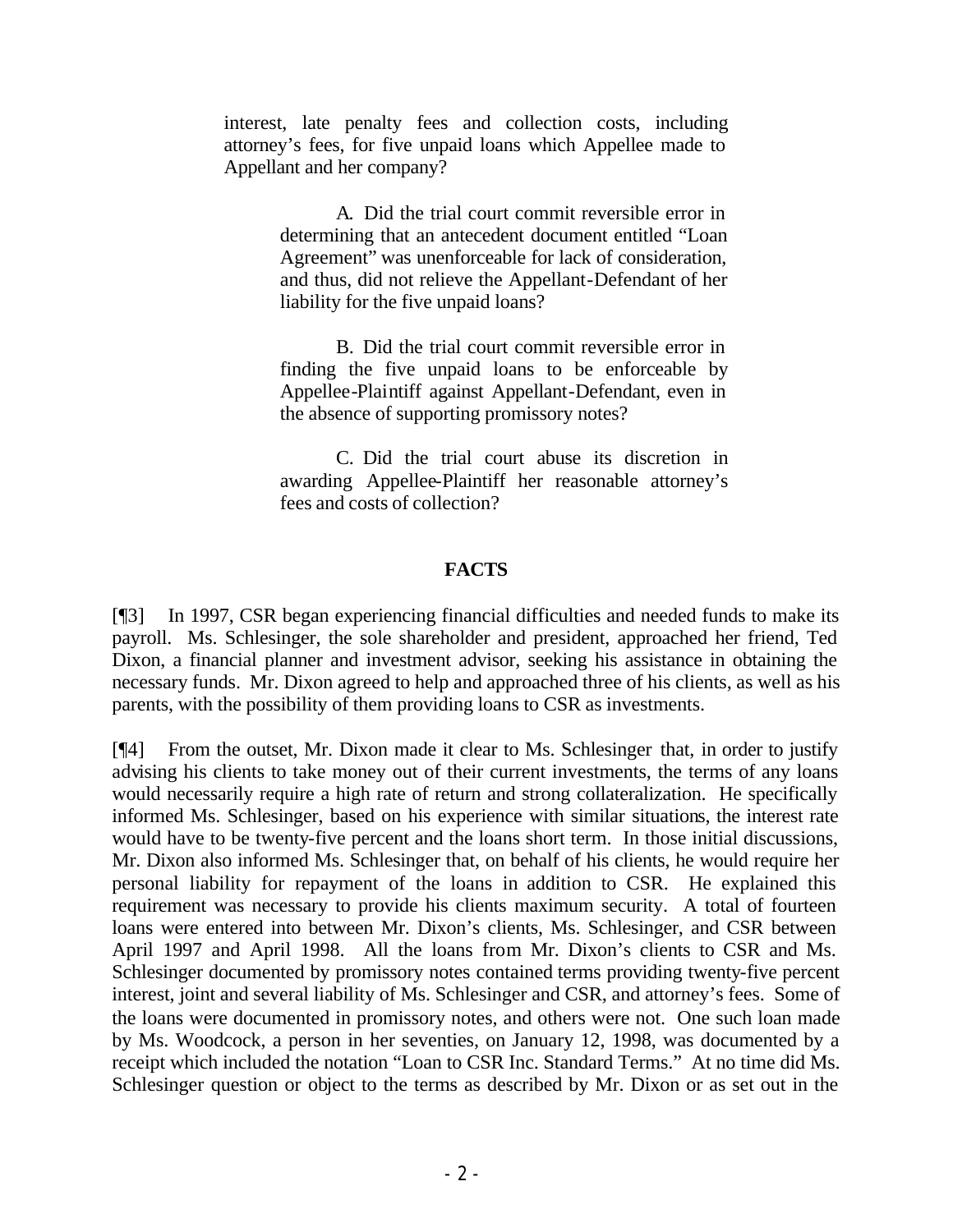documentation. The following is a complete list of the undisputed loans from Ms. Woodcock:

| 4/11/97  | \$20,000 | Executed note        | Paid   |
|----------|----------|----------------------|--------|
| 4/17/97  | \$50,000 | <b>Executed</b> note | Paid   |
| 11/24/97 | \$25,000 | No note              | Unpaid |
| 12/15/97 | \$15,000 | <b>Executed</b> note | Unpaid |
| 1/12/98  | \$25,000 | Receipt              | Unpaid |
| 3/18/98  | \$15,000 | No note              | Unpaid |
| 4/16/98  | \$9,000  | No note              | Unpaid |

[¶5] During 1998, Mr. Dixon began experiencing serious personal problems which impaired his ability to conduct his business. Ms. Schlesinger had difficulty obtaining responses to inquiries and documentation for loans she was receiving through Mr. Dixon. The record reflects that several loans Mr. Dixon arranged between Ms. Woodcock and Ms. Schlesinger in late 1997 and 1998 were not accompanied by written promissory notes. However, Ms. Schlesinger provided no evidence of any discussion prior to the loans relating to a change of the standard terms, and Ms. Woodcock relied upon those terms in making the loans. Mr. Dixon admitted that it was his fault promissory notes were not found to memorialize all the loans but he "couldn't imagine approving a loan without those terms." No negotiations ever occurred between Ms. Schlesinger and Ms. Woodcock directly, and Ms. Woodcock relied upon Mr. Dixon to make good investments on her behalf.

[¶6] Ms. Schlesinger testified that Mr. Dixon set forth the loan terms on a "take it or leave it" basis and she agreed to them, including joint and several liability. She had no explanation or evidence to suggest what the terms of the undocumented loans would have been if the "standard terms" were not applied. At about the same time frame as the last undocumented Woodcock loans were made in March and April of 1998, a loan was made by another of Mr. Dixon's clients which was documented by a promissory note with the same standard terms– twenty-five percent interest, joint and several liability, and attorney's fees.

[¶7] Approximately five months after Ms. Woodcock made the last loan to Ms. Schlesinger and CSR, Ms. Schlesinger's father presented a modified loan agreement to Ms. Woodcock and informed her that, because several of her loans were not documented by promissory notes, this modified loan agreement would provide her greater security. The modified loan agreement purported to supersede all prior agreements relating to the loans, reduced the interest rate to ten percent, and, in effect, eliminated the joint and several liability. By its own terms, the modified loan agreement supported Ms. Woodcock's contention that all the previous loans were subject to the same "standard terms." The section discussing the computation of interest due, drafted by Ms. Schlesinger's representatives, referred to the verbal terms negotiated by Mr. Dixon including the twenty-five percent interest rate.

[¶8] The modified loan agreement lowered the interest rate, eliminated the protection of joint and several liability, and extended the term of the loans. It provided no additional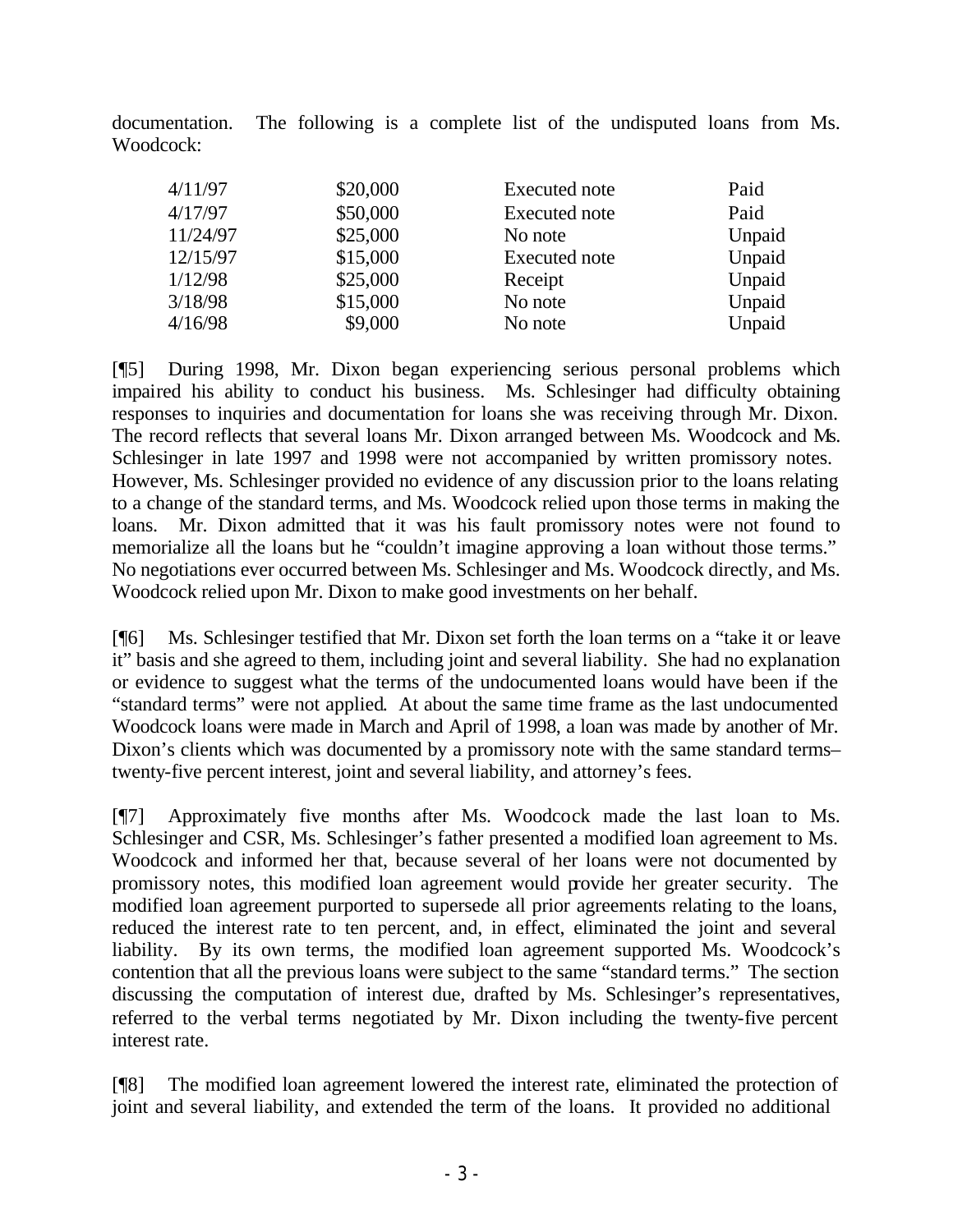protection of Ms. Woodcock's legal right to repayment of the previous loans. Ms. Woodcock signed the loan agreement without Mr. Dixon's knowledge. A few weeks subsequent to the agreement being signed, CSR filed for bankruptcy.

[¶9] Ms. Woodcock filed suit in an effort to collect on the loans and also made allegations of fraud and conspiracy. Both parties sought summary judgment on the modified loan agreement. The trial court granted Ms. Woodcock's summary judgment motion concluding the modified loan agreement lacked consideration and was void.

[¶10] In addition, the trial court granted Ms. Woodcock summary judgment on the December 15, 1997, promissory note executed by Ms. Schlesinger and on certain of the standard loan terms applicable to the remaining loans including the twenty-five percent interest rate and the thirty-five-day repayment deadline calculated from the date of the loans. The trial court also granted Ms. Schlesinger summary judgment on the fraud and civil conspiracy claims.

[¶11] Following a trial to the court on the remaining issues, the court found a course of dealing existed between the parties which proved each of the oral contracts for loans included: joint and several liability; twenty-five percent interest per annum on any unpaid balance; short term due dates; late charges of one percent on the principal; and the obligation of the borrowers, including Ms. Schlesinger, to pay all reasonable attorney's fees and costs of collection. Judgment was awarded for \$89,000 in principal, \$52,995.89 in interest through June 2, 2000, \$890 in late fees, \$11,140 in attorney's fees and costs of collection, and \$996.20 in court costs. Ms. Schlesinger appealed both the summary judgment order and the final judgment.

## **STANDARD OF REVIEW**

## **A. Summary Judgment**

[¶12] It is well recognized that summary judgment is proper only when there are no genuine issues of material fact and the prevailing party is entitled to judgment as a matter of law. *Hovendick v. Ruby*, 10 P.3d 1119, 1122 (Wyo. 2000); *Mountain Cement Company v. Johnson*, 884 P.2d 30, 32 (Wyo. 1994). This court reviews a summary judgment in the same light as the district court, utilizing the same materials and following the same standards. *Hovendick*, 10 P.3d at 1122. The record is examined from the vantage point most favorable to the party opposing the motion, and that party is given the benefit of all favorable inferences which may fairly be drawn from the record. *Id.; Four Nines Gold, Inc. v. 71 Construction, Inc.*, 809 P.2d 236, 238 (Wyo. 1991). The propriety of granting a summary judgment motion depends upon the correctness of the court's dual findings that there is no genuine issue as to any material fact and the prevailing party is entitled to a judgment as a matter of law. *Bender v. Phillips*, 8 P.3d 1074, 1077 (Wyo. 2000). Questions of law are reviewed *de novo* without affording deference to the district court's decision. *Boley v. Greenough*, 2001 WY 47, ¶10, 22 P.3d 854, ¶10 (Wyo. 2001).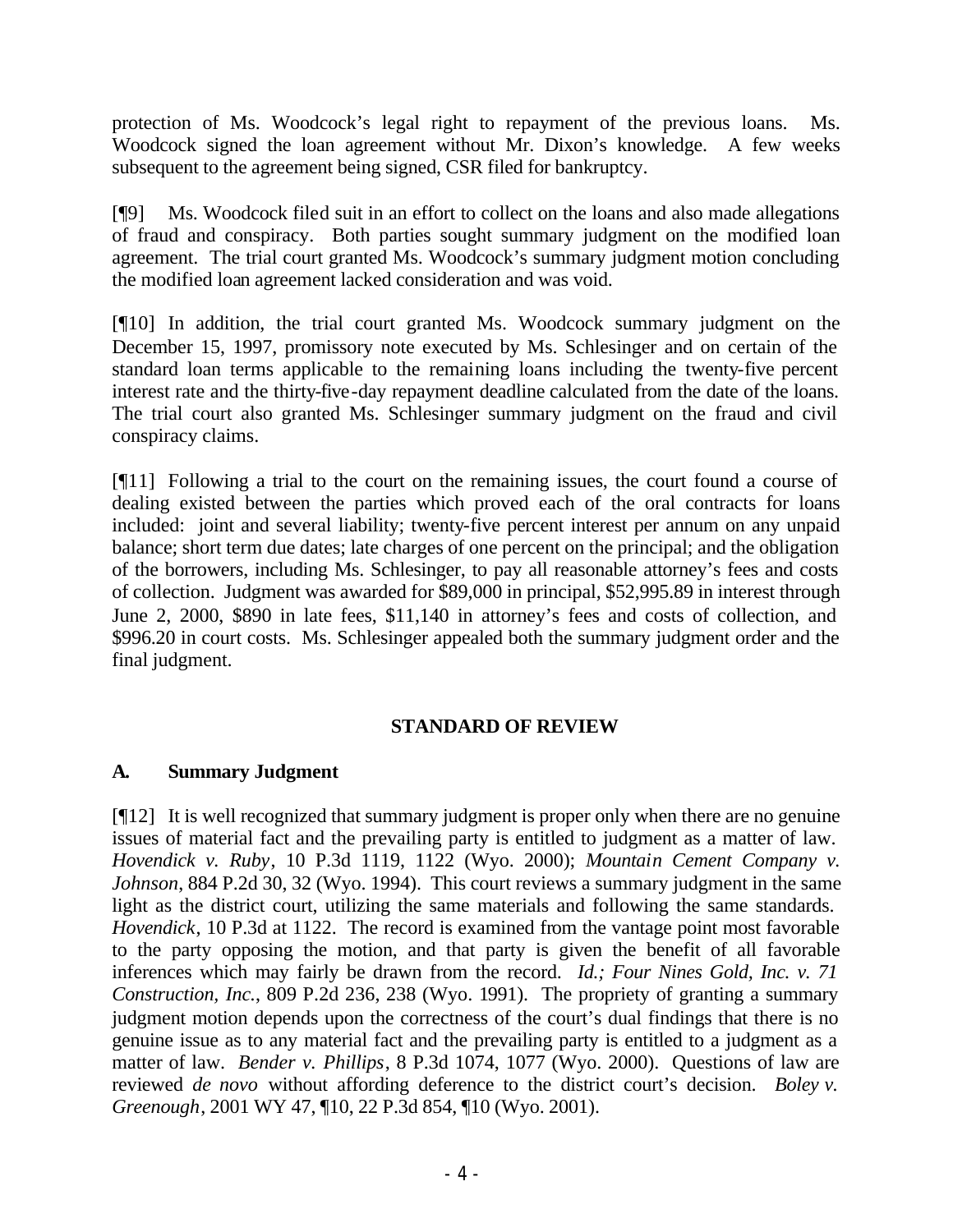#### **B. Findings and Conclusions Subsequent to Bench Trial**

[¶13] "When a trial court in a bench trial makes express findings of fact and conclusions of law, we review the factual determinations under a clearly erroneous standard and the legal conclusions *de novo*." *Rennard v. Vollmar*, 977 P.2d 1277, 1279 (Wyo. 1999); s*ee also Cross v. Berg Lumber Company*, 7 P.3d 922, 928 (Wyo. 2000); *Fremont Homes, Inc. v. Elmer*, 974 P.2d 952, 958 (Wyo. 1999); *Hopper v. All Pet Animal Clinic, Inc.*, 861 P.2d 531, 538 (Wyo. 1993). This court does not weigh the evidence *de novo;* therefore, findings may not be set aside because we would have reached a different result. *Cross*, 7 P.3d at 928; *Shores v. Lindsey*, 591 P.2d 895, 899 (Wyo. 1979). Moreover, the appellant bears the burden of persuading the appellate court that the finding is erroneous. *Cross*, 7 P.3d at 928; 9 Charles Alan Wright & Arthur R. Miller, Federal Practice and Procedure: Civil 2d § 2585 (1995).

#### **DISCUSSION**

#### **A. Validity of the Modified Loan Agreement**

[¶14] The fundamental question concerning the validity of the modified loan agreement is whether the agreement is supported by any consideration. Did Ms. Woodcock receive anything of value in exchange for her supposed agreement five months after the last loan to substantially reduce the interest rate, eliminate joint and several liability, and alter other terms of the loans? Without valid consideration, the agreement is invalid. *Prudential Preferred Properties v. J and J Ventures, Inc.*, 859 P.2d 1267, 1272 (Wyo. 1993); *see also Brodie v. General Chemical Corporation*, 934 P.2d 1263, 1268 (Wyo. 1997); *Idaho Migrant Council, Inc. v. Warila*, 890 P.2d 39, 41 (Wyo. 1995). Consideration may take a variety of forms including the performance of some act, a forbearance, or the creation, modification, or destruction of a legal relationship. *Prudential Preferred Properties,* 859 P.2d at 1272; *Moorcroft State Bank v. Morel,* 701 P.2d 1159, 1161-62 (Wyo. 1985). The problem Ms. Schlesinger's argument faces is, the performance or promise offered as consideration cannot be for an obligation the promisor is already legally required to perform.

> It is well recognized that the performance of a duty imposed by law is insufficient consideration to support a contract. *See, e.g.*, *Hale v. Brewster*, 81 N.M. 342, 467 P.2d 8, 11 (1970) (court-appointed attorney had duty to accept payment from court for representation as sole compensation; if client's note was given to attorney as fee for services, attorney was already bound to perform and client had a valid defense to action by attorney on the note); *Gragg v. James*, 452 P.2d 579, 587 (Okla.1969) (oral modification to contract relieving defendant of responsibility must be supported by additional consideration to be enforceable); *Walden v. Backus*, 81 Nev. 634, 408 P.2d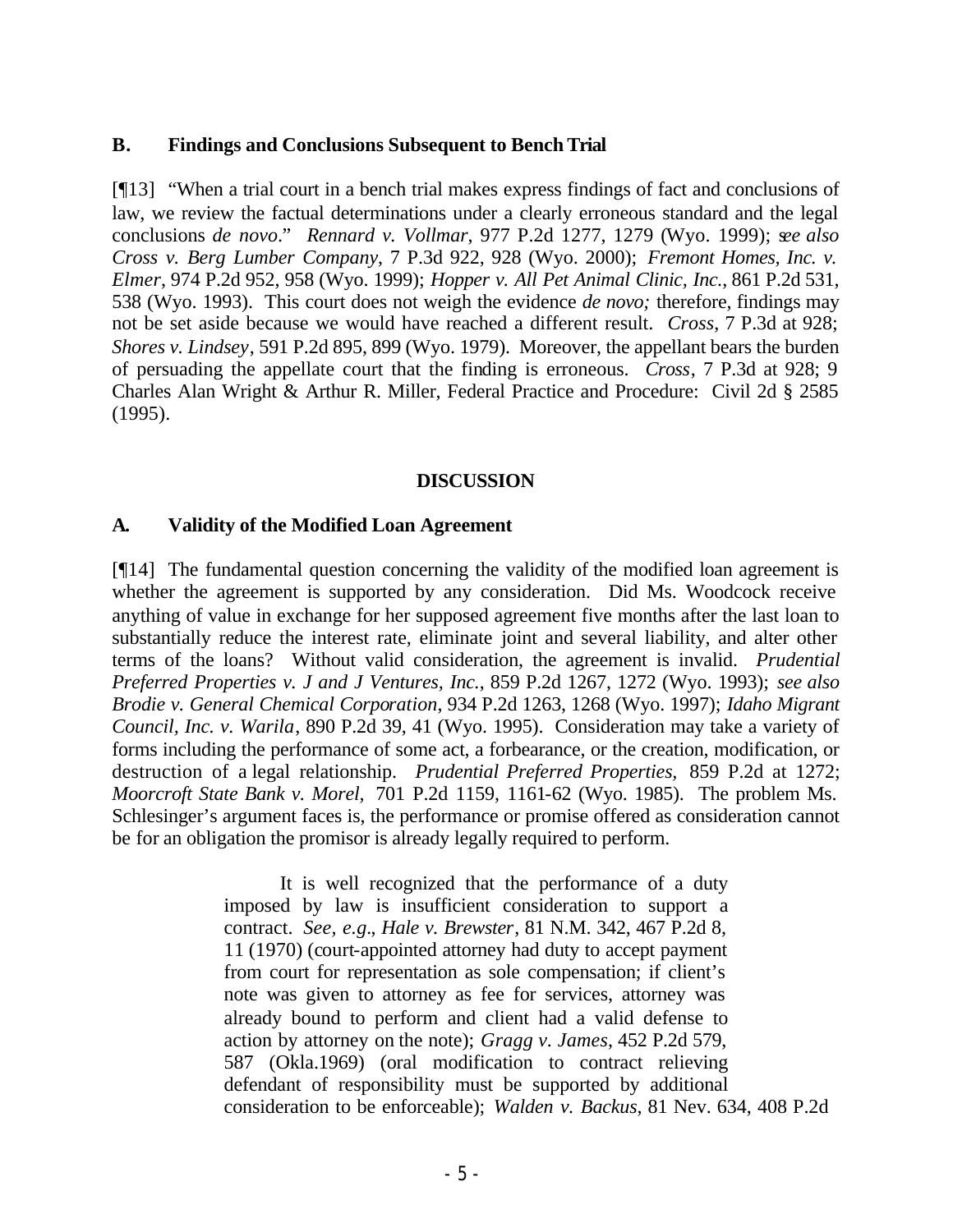712, 714 (1965) (buyer's relinquishment of premises insufficient to support accord where buyer was already bound under sale agreement to return premises); Restatement (Second) of Contracts § 73 (1981).

*Prows v. State*, 822 P.2d 764, 768 (Utah 1991). Payment of a debt which is due and undisputed does not constitute consideration for a promise. 17A Am. Jur. 2d *Contracts* § 145 (1991). Likewise, a mere promise to pay a debt for which the promisor is already legally bound does not constitute a consideration sufficient to support a new contract. *Id; see also Przylepa v. Przylepa,* 603 N.E.2d 1083, 1085 (Ohio Ct. App. 1991); *Shannon v. Universal Mortgage & Discount Co.*, 157 N.E. 478, 481 (Ohio 1927).Specifically, the promise to pay a debt already due is not sufficient consideration for a creditor's promise to forbear the time of payment. *O'Brien v. General Motors Acceptance Corporation,* 362 P.2d 455, 458 (Wyo. 1961).

[¶15] Ms. Schlesinger has argued the modified loan agreement provided protection to assure payment of the outstanding loans over and above the protection Ms. Woodcock already had under the notes and oral agreements. However, if the terms of the oral agreements were known through the parties' course of conduct, no further protection was provided by the modified loan agreement. Certainly, the modified loan agreement provided no security or collateral which might have been adequate consideration. At bottom, the validity of the modified loan agreement and the enforceability of the oral agreements are mutually exclusive. If the oral agreements are enforceable, the loan agreement offers Ms. Woodcock nothing but substantially less attractive loan terms. If the oral agreements are not enforceable, the modified loan agreement is of value to Ms. Woodcock, or at least it was prior to CSR's filing for bankruptcy.

[¶16] We agree with the trial court that the terms of the oral loan agreements are knowable and certain given the parties' clear course of conduct over a year's time with fourteen different loans and four different lenders. After hearing all the evidence, the trial court made factual findings that the terms of Ms. Woodcock's agreement to loan money to Ms. Schlesinger and CSR included twenty-five percent interest, a term of forty days at most, joint and several liability, a one percent late fee, and payment by the debtor of all reasonable attorney's fees and costs of collection. We give great deference to the trier of fact and find adequate evidence in the record to support these findings. *Raymond v. Raymond*, 956 P.2d 329, 332 (Wyo. 1998); *Brown v. State*, 944 P.2d 1168, 1170 (Wyo. 1997).

[¶17] Given those facts, Ms. Woodcock had an enforceable contract, and the *post hoc* modified loan agreement provided her with no greater security than that to which she was already entitled by law. To suggest, as Ms. Schlesinger does, that, because Ms. Woodcock, an elderly person not represented by counsel in the review of the loan agreement, was "thankful" to see the agreement somehow provided consideration for giving up a bargained for twenty-five percent interest rate, joint and several liability, and costs of collection is inherently suspect. As noted in the comment to Restatement (Second) of Contracts: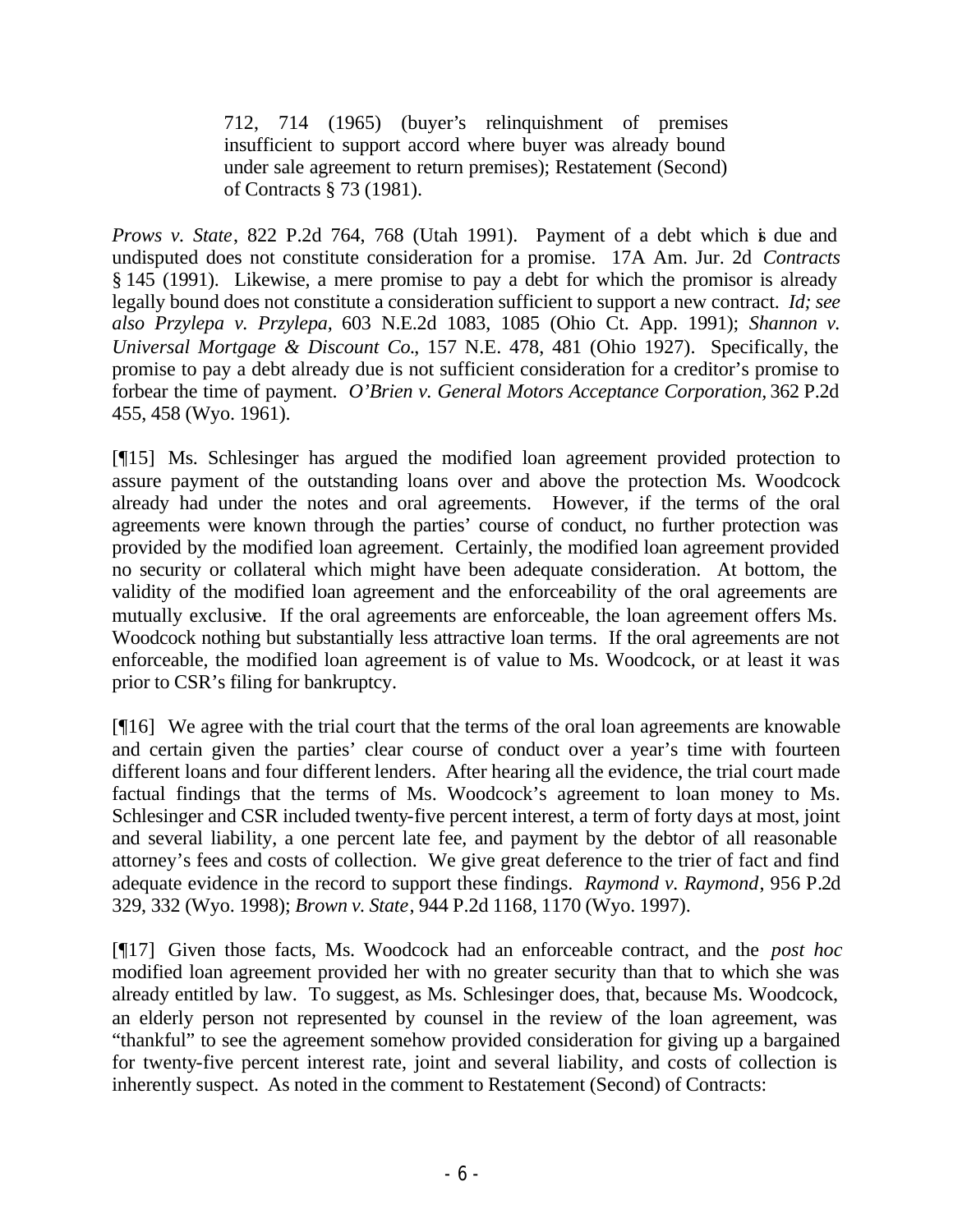A claim that the performance of a legal duty furnished consideration for a promise often raises a suspicion that the transaction was gratuitous or mistaken or unconscionable. . . . Because of the likelihood that the promise was obtained by an express or implied threat to withhold performance of a legal duty, the promise does not have the presumptive social utility normally found in a bargain.

Restatement (Second) of Contracts § 73 cmt. a at 179-80 (1981). Ms. Schlesinger's contention the modified loan agreement benefited Ms. Woodcock by the mere fact that it documented the previous loans misses the mark. It appears much more likely Ms. Schlesinger, in an attempt to avoid the admittedly onerous loan terms, took advantage of Mr. Dixon's impairment which left Ms. Woodcock vulnerable to the suggestion the modified loan agreement was in her interest. Quite the opposite is true; the agreement removed the only protection Ms. Woodcock had for repayment of the loans–Ms. Schlesinger's personal liability.

[¶18] Ms. Schlesinger further argues to this court that, even if the modified loan agreement lacked consideration, pursuant to the Uniform Commercial Code provisions Wyo. Stat. Ann. §§ 34.1-1-107<sup>1</sup> and  $34.1$ -2-209(a)<sup>2</sup> (LexisNexis 2001), it is not invalid. These UCC contentions were never presented to the trial court. Excepting appeals involving issues of jurisdiction or fundamental rights, we customarily will not consider issues raised for the first time on appeal. *Robinson v. PacifiCorp*, 10 P.3d 1133, 1136 (Wyo. 2000); *WW Enterprises, Inc. v. City of Cheyenne*, 956 P.2d 353, 356 (Wyo. 1998); *see also Rowan v. Rowan*, 786 P.2d 886, 889 (Wyo. 1990); *Dennis v. Dennis*, 675 P.2d 265, 266 (Wyo. 1984). On this well established principle, we decline to address these newly presented UCC contentions.

[¶19] Ms. Schlesinger also complains, without providing any supporting authority, that, if the loan agreement is invalid, the court erred when it considered language in the agreement evidencing her knowledge and agreement that the loans carried a twenty-five percent interest rate. Simply because the agreement was invalid and not binding on Ms. Woodcock does not require the court to ignore the facts and circumstances surrounding the drafting of the agreement as they pertain to other issues in the case. Generally, relevant evidence is admissible. W.R.E. 402. "'Relevant evidence' means evidence having any tendency to make the existence of any fact that is of consequence to the determination of the action more probable or less probable than it would be without the evidence." W.R.E. 401. "Admission of evidence . . . is within the sound discretion of the trial court; we will not disturb

<sup>&</sup>lt;sup>1</sup> Section 34.1-1-107 provides: "Any claim  $\alpha$  right arising out of an alleged breach can be discharged in whole or in part without consideration by a written waiver or renunciation signed and delivered by the aggrieved party."

<sup>&</sup>lt;sup>2</sup> Section 34.1-2-209(a) provides: "An agreement modifying a contract within this article needs no consideration to be binding."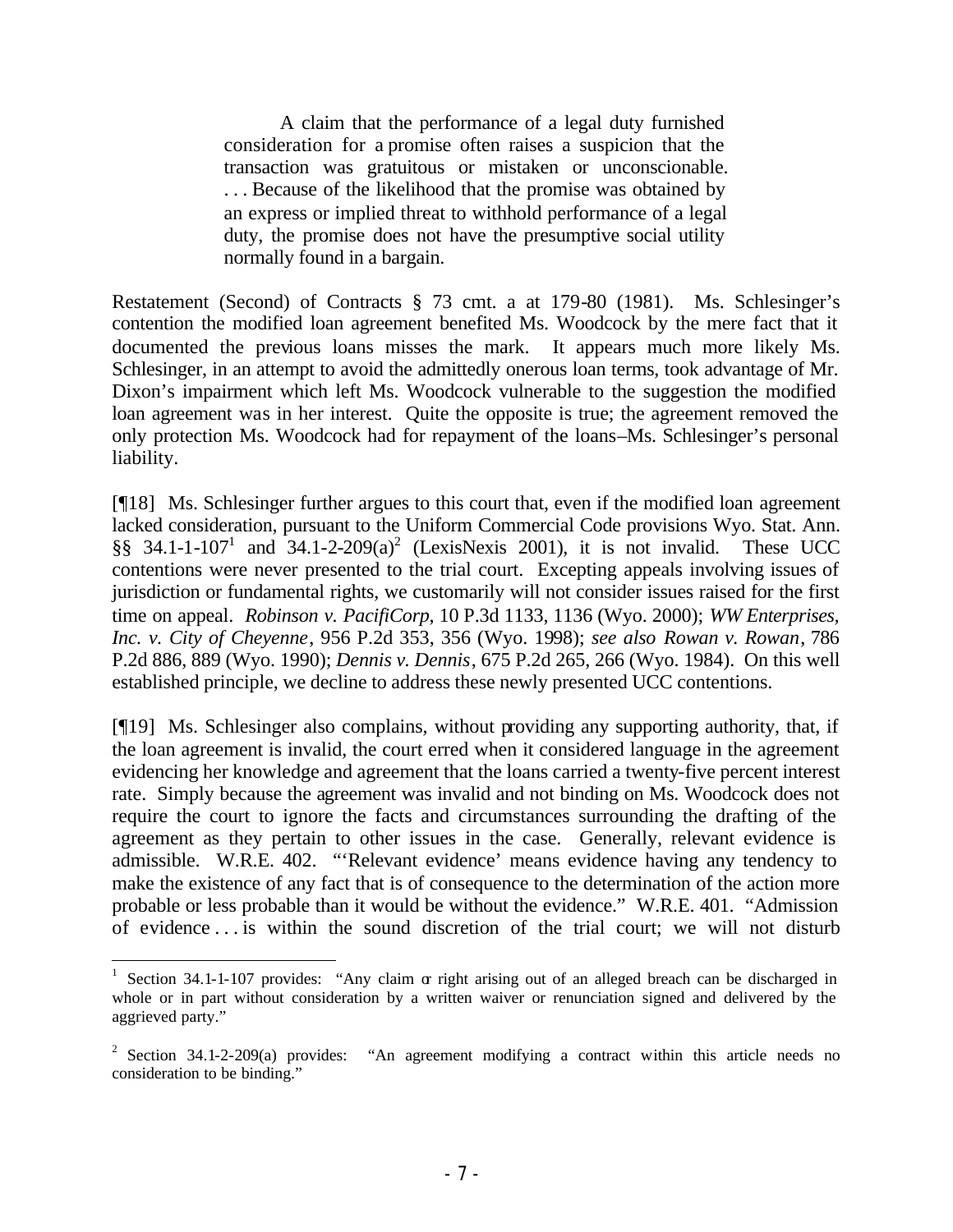evidentiary rulings unless the appellant demonstrates a clear abuse of discretion." *Young v. HAC, LLC*, 2001 WY 50, ¶6, 24 P.3d 1142, ¶6 (Wyo. 2001); *see also Brown v. Michael Pryor, M.D., P.C.*, 954 P.2d 1349, 1350 (Wyo. 1998). Ms. Schlesinger's bald assertion does not establish abuse of discretion, and we will not disturb the trial court's determination on this basis.

# **B. Witness Credibility**

[¶20] Ms. Schlesinger has argued that Mr. Dixon's impairment and purported memory deficits undermined his credibility and the trial court erred in relying on his testimony. This issue was fully explored at trial, and we give deference to the judge's opportunity to assess the credibility of the witnesses. *Hammond v. Hammond*, 14 P.3d 199, 203 (Wyo. 2000). After careful review of the record, we cannot conclude that the trial court's findings were clearly erroneous.

# **C. Attorney's Fees and Costs of Collection**

[¶21]

Wyoming subscribes to the American rule regarding recovery of attorneys' fees. Under the American rule, each party is generally responsible for his own attorneys' fees. A prevailing party may, however, be reimbursed for his attorneys' fees when express statutory or contractual authorization exists for such an award.

*Cline v. Rocky Mountain, Inc.*, 998 P.2d 946, 949 (Wyo. 2000) (citations omitted). In this case, as determined by the trial court, Ms. Woodcock clearly prevailed, and the standard contract terms provided for the award of the attorney's fees and costs incurred to collect the underlying debt should such become necessary, as it obviously did. To determine the reasonableness of the attorney's fees award, Wyoming employs the two-factor federal lodestar test. *Cline,* 998 P.2d at 951; *Johnston v. Stephenson*, 938 P.2d 861, 862 (Wyo. 1997); *see also* Wyo. Stat. Ann. § 1-14-126(b) (LexisNexis 2001). These factors are: "(1) whether the fee charged represents the product of reasonable hours times a reasonable rate; and (2) whether other factors of discretionary application should be considered to adjust the fee either upward or downward." *Johnston*, 938 P.2d at 862-63; *see also Cline*, 998 P.2d at 951. It follows therefrom that the trial court's determination concerning attorney's fees is reviewed under an abuse of discretion standard. *Cowardin v. Finnerty*, 994 P.2d 335, 337 (Wyo. 1999); *Johnston*, 938 P.2d at 862.

[¶22] Ms. Woodcock provided detailed time records and her attorney's affidavit to support the reasonableness of the fees and costs claimed. By decision letter dated June 14, 2000, the trial court gave careful consideration to the evidence supporting the request for attorney's fees and Ms. Schlesinger's objections to the award. From the language of the letter, it is clear the lodestar factors were considered although not specifically identified as such. This record adequately supports the court's award, and we can find no abuse of discretion.